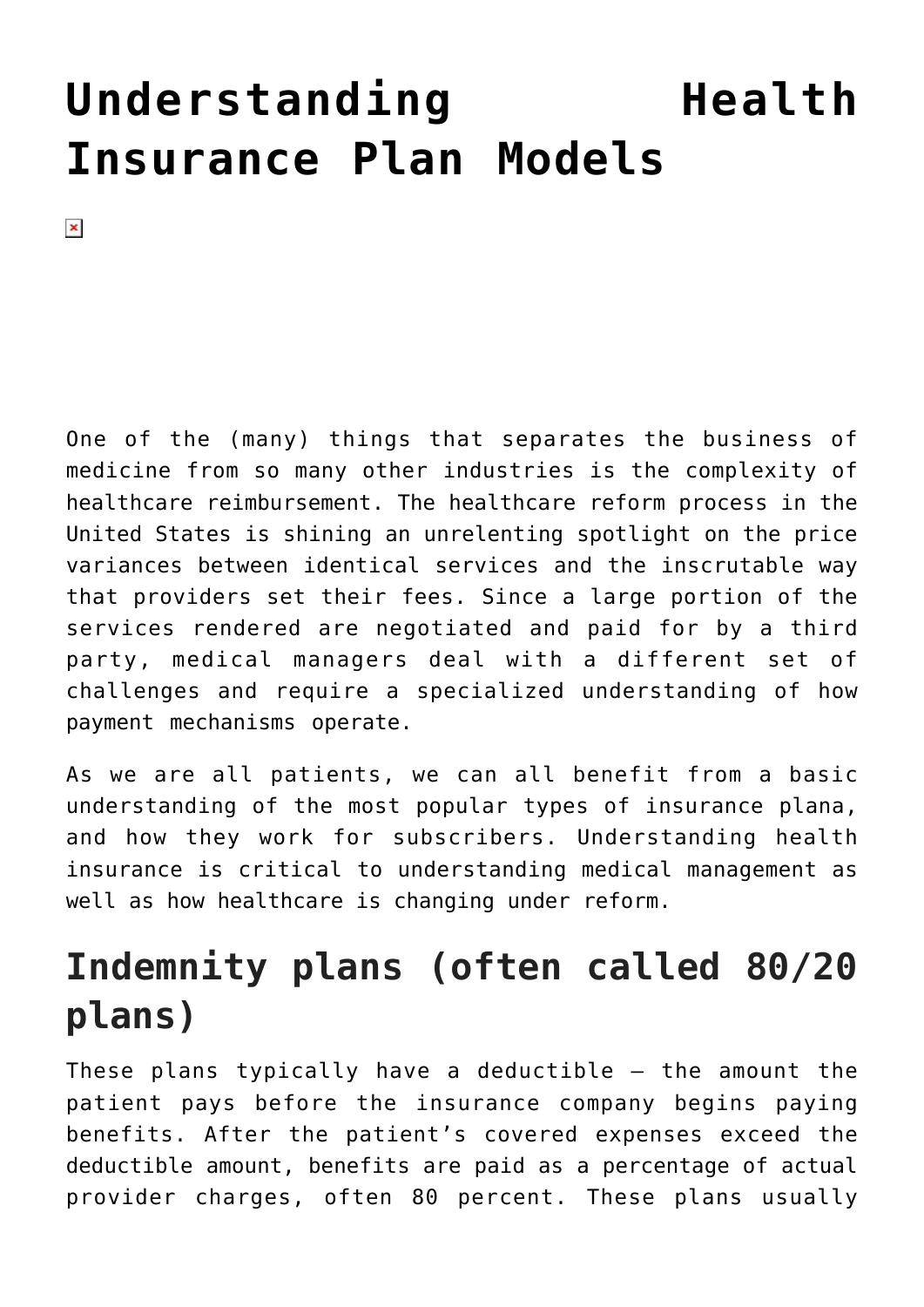provide the most flexibility in choosing where and from whom to get healthcare.

# **Preferred Provider Organization (PPO) plans (also called a network plan)**

In these plans the insurance company enters into contracts with selected hospitals and physicians to furnish services at a discounted rate. Patients may see a provider within the network without a referral. Patients with this plan may be able to seek care from a doctor or hospital that is not a preferred provider (considered "out-of-network' providers) but the patient will have to pay a higher deductible or copayment. Exceptions exist if covered medical services are not available inside the network.

#### **Exclusive Provider Organizations (EPOs)**

Very similar to HMOs, EPOs may limit coverage to providers inside their networks, however EPOs do not generally require referrals to see in-network specialists. EPOs are often the insurance plan of choice for self-insured hospitals and large medical systems.

# **Health Maintenance Organization (HMO) plans (also called gatekeeper plans)**

These plans have patients choose a primary care physician (PCP) from a list of HMO providers. The PCP is responsible for coordinating all healthcare for their HMO patients. If patients need care from any network provider other than the PCP, the PCP usually must provide a referral. Only care provided by a participating HMO provider will be paid. Treatment received outside the network is usually not covered, or is covered at a significantly reduced level. HMO plans often have the lowest premiums, deductibles and co-pays, but can be restrictive on when and where patients can get care.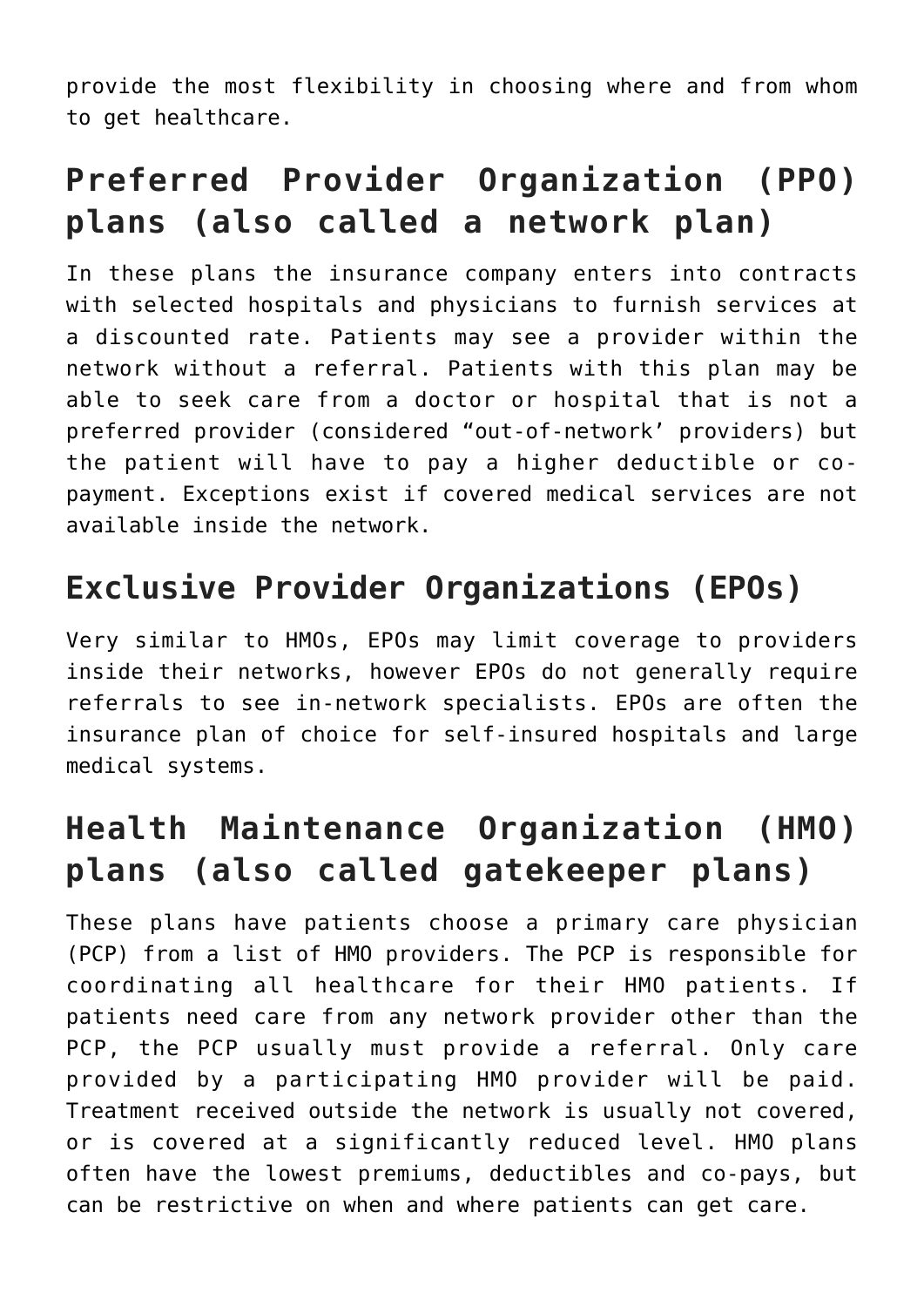# **Point of Service (POS) plans**

These plans are a hybrid of the PPO and HMO models. They are more flexible than HMOs, but do require patients to select a primary care physician (PCP.) Like a PPO, patients can go to an out-of-network provider and pay more of the cost. However, if the PCP refers you to an out-of-network doctor, the health plan will pay the cost.

#### **Catastrophic Health Insurance Plan**

A catastrophic health insurance plan covers essential health benefits but has a very high deductible. This means it provides a kind of "safety net" coverage in case patients have an accident or serious illness. Catastrophic plans usually do not provide coverage for services like prescription drugs or shots. Premiums for catastrophic plans may be lower than traditional health insurance plans, but deductibles are usually much higher. This means patients must pay thousands of dollars out-of-pocket before full coverage kicks in.

Some patients are combining catastrophic health insurance plans with **Direct Primary Care (DPC),** where for a monthly fee, a primary care physician provides office visits and some additional care such as lab tests and flu shots.

#### **Consumer-Driven Health Plans (CDHP)**

CDHP describes a wide range of approaches to give patients more incentive to control the cost of either their health benefits or health care. Patients have greater freedom in spending health care dollars up to a designated amount, and they receive full coverage for in-network preventive care. In return, they assume significantly higher cost sharing expenses after having used up the designated amount.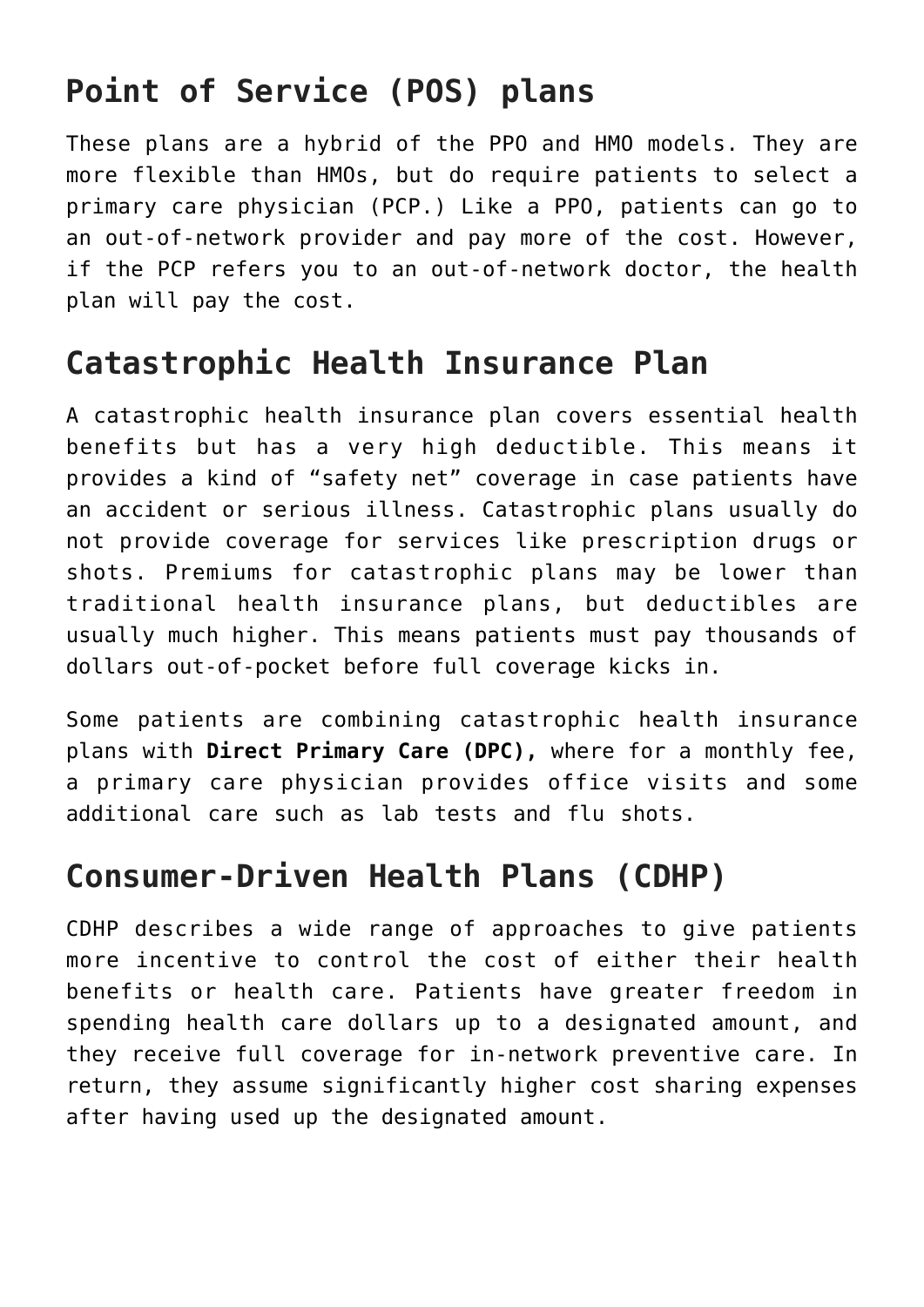### **Health Reimbursement Arrangement (HRA)**

Health Reimbursement Arrangements are a common feature of Consumer-Driven Health Plans. They may be referred to by the health plan under a different name, such as Personal Care Account. They are also available to enrollees in High Deductible Health Plans who are ineligible for an HSA. HRAs are similar to HSAs except an enrollee cannot make deposits into an HRA, a health plan may impose a ceiling on the value of an HRA, interest is not earned on an HRA, and the amount in an HRA is not transferable if the enrollee leaves the health plan.

#### **Health Savings Account (HSA)**

A Health Savings Account allows individuals to pay for current health expenses and save for future qualified medical expenses on a pretax basis. Funds deposited into an HSA are not taxed, the balance in the HSA grows tax-free, and that amount is available on a tax-free basis to pay medical costs. To open an HSA, you must be covered under a High Deductible Health Plan and cannot be eligible for Medicare or covered by another plan that is not a High Deductible Health Plan or a general purpose Health Care Flexible Spending Account (HCFSA) or be dependent on another person's tax return. HSAs are subject to a number of rules and limitations established by the Department of Treasury.

#### **High Deductible Health Plan (HDHP)**

A High Deductible Health Plan is a health insurance plan in which the enrollee pays a deductible of at least \$1,250 for individual coverage or at least \$2,500 for family coverage. The annual out-of-pocket amount (including deductibles and copayments) the enrollee pays cannot exceed \$6,250 for individual coverage or \$12,500 for family coverage. These dollar amounts are for 2013.